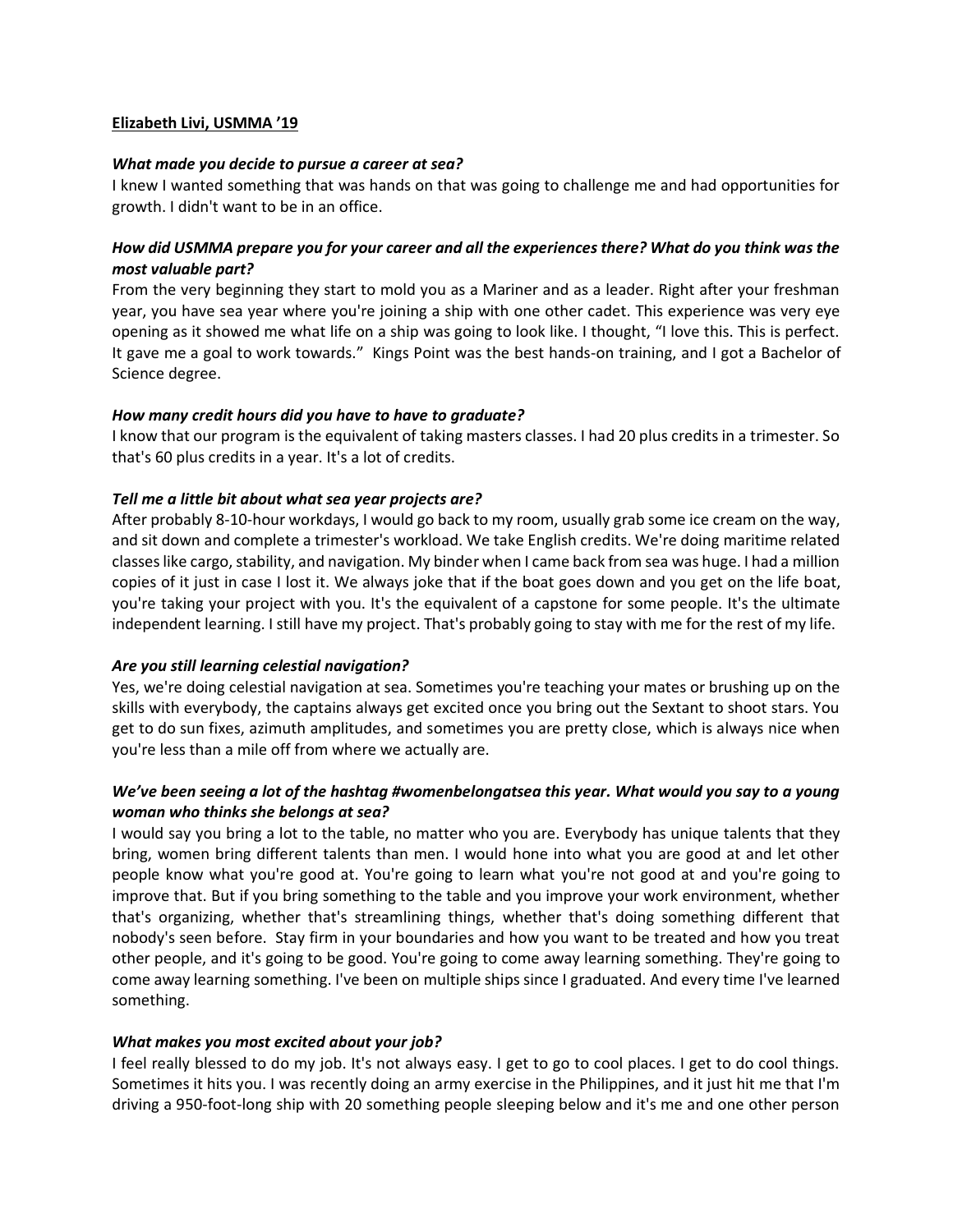and I'm in charge. I'm in charge of the decision making. I also enjoy problem solving or knowing that I have the answer. There's always something to learn. I feel fortunate. Progressing in my career has also been great.

# *How are you meeting your service requirement?*

Currently I'm a Strategic Sealift Officer. Currently I'm working a civilian job, most recently through the union. I am strategically placed around the world for if we were to have an event, whether it's war time or a humanitarian disaster, we are staged to be close to where that could be. I'm fulfilling my reserve requirement as a Strategic Sealift Officer; I am looking at doing a Marine Corps download on a high-speed vessel in Norfolk for the summer.

## *How many countries have you been to?*

I've been to a lot of, I don't know. My dentist just asked me recently, what's the best place you've been. I've been to a lot of places that people don't get to go. I went to Diego Garcia, which you can't go to unless you have a reason to go. Recently I was in Saipan, which was beautiful. I went to Northern Europe as a cadet. I went to Spain. I've been to the Great Lakes.

# *What's the greatest challenge for a female Mariner, do you think?*

The greatest challenge for any Mariner is learning confidence. Then add on everything that goes on with being a female in a male dominant industry. Maybe it's harder to gain that confidence.

# **Where do you see, you know, the maritime industry, the number of Mariners like crystal ball, 20 years from now?**

Since being a cadet, I've seen a lot more women. I sail with a lot more women. I sail with women in the engine department. I've sailed with all the watch standing mates that were women. I do see an increase. I don't feel like such an anomaly anymore being on the ship. I'm not the first woman that a lot of people have sailed with. I hope that trend continues because it is a lot easier to step on a ship when they've got three other women in the department. I have seen an increase of women and I think we're only going to go up from here.

# **What has been the highlight of your career so far?**

Anytime something goes wrong, and I feel like I have a handle on it; that has probably been the best thing. Recently, when I was in the Philippines, we had some engine problems, and I knew exactly what to do. I knew who to call. I knew what to do before somebody who was higher above me could get up there and figure it out. Knowing that I had everything under control.

## *Advice for someone who is about to board a vessel for the first time?*

Be yourself. Pack whatever you think you're going to need, and then take half of it out because you don't need it. Always have a joke ready. And call your mom, call your mom when you're out at sea!

**Bio**: Elizabeth Livi, USMMA '19. Licensed unlimited tonnage Third Mate with a Bachelor of Science in Marine Transportation Security and Logistics. Currently sailing with Master Mates and Pilots. Wide variety of shipboard experience including container ships, bulkers, Military Pre-Positioning ships and shipyard.

**Claudia Cimini USMMA '90**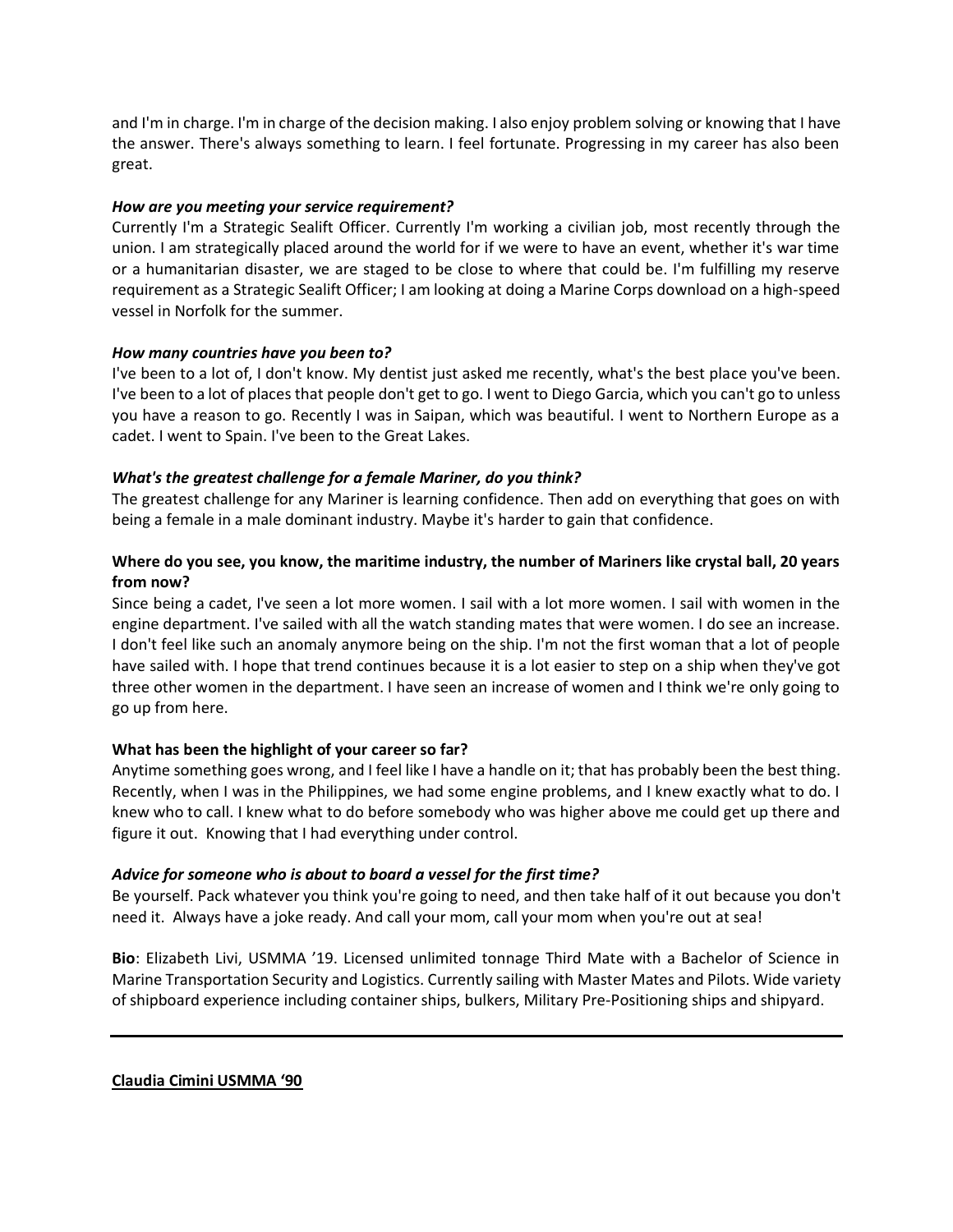## *What inspired you to pursue a career at sea? Why Kings Point?*

Growing up, I was always interested in how things work so engineering was a natural progression. As a plebe I didn't know yet what I'd do after graduation. My first sea year, getting out on actual commercial ships was what convinced me that I wanted to go to sea.

## *How did the USMMA prepare you for your career/what was the most valuable part?*

Sea year! I got to see and learn what it is to be a marine engineer on commercial ships.

# *If you had a crystal ball you could look into, what would you see for female mariners?* We'd see more.

### **What were/are the greatest challenges for female mariner?**

I think the challenge is that women on average aren't the same size as men. For example, we were setting the height for a periscope. I proposed a height that I felt would work for most people. The other engineer agreed with my setting "we might get someone short" he said. "This height works for average height men and average height women. It works for me because I'm 5'5. That's average height for an American woman. I'm not short, I'm female."

### *What is the coolest part of the job?*

The coolest part of the job is that there were so many cool parts. The coolest part of my job is I, I get to be like Scotty from Star Trek. I get to figure out how to fix something. Despite being in this small, isolated village on this small, isolated island, which is what a ship is. The entire engine room can be five stories. The functioning part of the engine can be even larger.

#### *What does a marine engineer do?*

In a nutshell, a Marine engineer's job is figuring out how to make stuff work despite everything. We can get really creative. I remember once running a fire hose and plugging it into a blue oil cooler and using, it was probably the air conditioning system, saltwater pump, because we were having problems when we needed to keep the generator coil cool so that the generator would continue running so that we would have electricity so that we could continue on our way. The most satisfying part of the job is when you figure out stuff like that. If somebody had asked me the day before, what are some ultimate cooling methods for this generator? I don't know if I would've come up with a solution that I actually used at the time.

## *What is your go to advice for someone going out to sea?*

This is what I tell every cadet. I tell them the first two things you do, soon as you get to that ship, you figure out where your fire and emergency station is. Then you figure out where your abandon ship station is. You do that first, you drop off your bag, you do that. The reason you do that is because you never know, you never know when there's going to be an emergency and you need to do your job. Your shipmates are counting on you, and you need to be safe. You need to be able to get yourself out of, for example, a completely dark engineer room if you lose power. I have had the experience of only being on a ship for a couple of days as chief engineer, and I had to release the CO2 into my engineer room because I've had this habit of always knowing my fire and emergency station, always learning that as soon as I joined the vessel, I was prepared.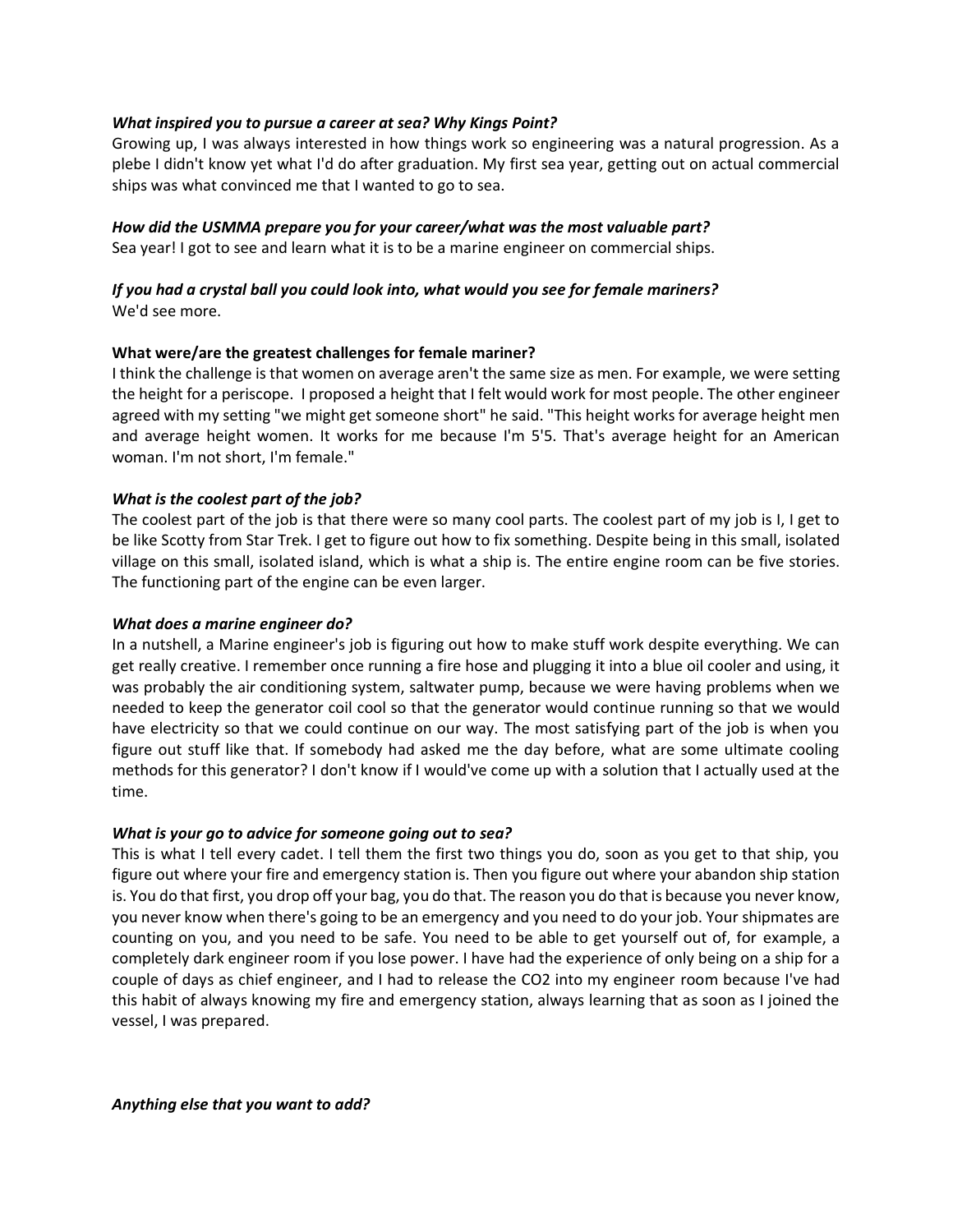I just really enjoy working as a Marine engineer. I just love figuring out how stuff works, figuring out how to make stuff work. I mean, what cooler job is there than to be MacGyver than to be Scotty from Star Trek.

**Bio**: Claudia Cimini USMMA '90 graduate from USMMA and majored in marine and mechanical engineering. She is a Marine Engineer, who holds an unlimited Chief Engineer's license for Steam and Motor, and makes her living working on the engines of motor and steamships.

### **Frances Yates, USMMA '78**

### *How did you end up pursuing a career at sea?*

I really didn't know what I wanted to do. I come from a military family. We traveled a lot during my dad's career and I always thought that going to different places was very interesting. I'm the first female in my family to graduate from college. My brother Michael went to the Academy. He came home with all these stories of places he had travelled to. He had been places I had always wanted to go like Australia and New Zealand and the Far East, but I thought, wow, that's great. I was happy for him. This was in December of 1973, months before they opened the Academy to women, and I thought, well, good for Mike, but I'll never be able to do that. Four or five months later, I got a letter from the Academy saying that they were going co-ed and you know, they stated all the positive reasons why I should apply. I got the letter and my father happened to be home at the time, he watched me read the letter and then throw it in the garbage because I thought they'd never take me. He made me fish that letter out of the garbage and said to me, "you're applying." But I said, "they won't take me." Well, long story short, three weeks later, I got an acceptance letter.

## *So tell me about your experience at the sea. Did you get seasick for starters?*

I got over it. Apparently, I think most people you ask that question will say the first couple of days after boarding a ship after being ashore for a while, it takes a little bit of time to get your sea legs. But as I went on, I just got used to it. You concentrate on what you must do, what the job is at hand and just do it. And besides, I didn't want anybody else to see I was a wimp.

## *What did you learn? How did it prepare you for your career?*

The Academy prepares you for life on a ship. You need to be resourceful. You need to use your head and think on your feet. They prepared us well before we went to sea.

## *Tell me a little bit about just your career?*

At the time Texaco had a US tanker fleet. I was lucky enough to get a job as a third mate. I got to go to a lot of places in the world. I never got to the Far East or Australia like my brother did, but I remember waking up one day as our ship was pulling into Rio de Janeiro, a narrow beautiful port. I had to tell myself, you are a lucky person. How many people do you know, get to see a site like this when you're 18 years old and they're paying you to do it!

#### *Did you experience any challenges as a women mariner?*

It changed over time, but I'll just share one story with you. When I was a third mate, this is probably my second ship with Texaco. We pulled into Jacksonville, Florida, while I was on watch and a Coast Guard inspection team came on board, which is routine with tankers. The Coast Guard will come and make sure all the equipment is working. This party of two chief Coast Guard petty officers came on board, and I greeted them on the gangway. I identified myself as the mate. One of them says to me, "no, no, no. We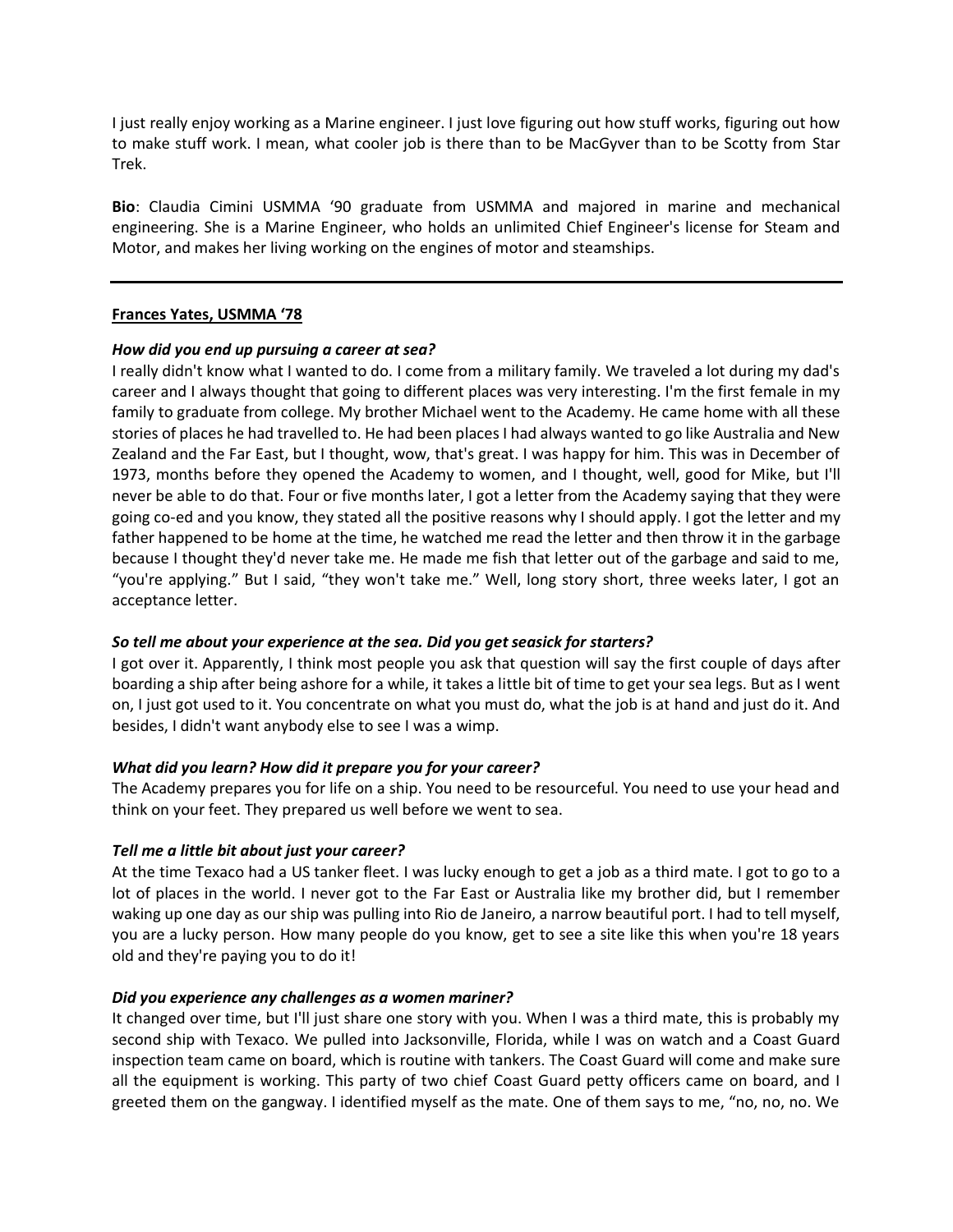want to talk to the real mate." Meaning the chief mate. I knew the chief mate had worked a long day and was asleep in the state room. They wanted me to wake him up and I refused to do it. I was wearing a uniform with my name on it and I said, "I'll tell you what, go up this catwalk, go through that door and go to the bridge where you'll see the license rack. In it, you'll see one that has my name on it." The guy gave me a nasty look, but I wasn't going to let him go any further on the ship until he acknowledged that I was the Mate. The guy goes up to the bridge, finds my license comes back and reluctantly decides I am the Mate. He goes around looking for things on the deck that could have been written up as discrepancies. He found a few minor things. When the chief mate woke up and I relayed the story to him. He said, "you should have woken me up because I'd have kicked those guys off the ship."

## *What's the highlight of your career?*

I sailed professionally on my license for a little over two years, long enough to upgrade to second mate. The one thing that stands out in my mind were the many guys on the ship that would say to me, "I wish my daughter could meet you because you are proof that girls can do the sort of job and, and you did it." I didn't do everything flawlessly, but I proved to them that I was competent to do the job.

### *What advice would you give to someone going out to sea?*

I would suggest is pack lightly. At least two of the ships I was on the chief mate saw men willing to help me carry my bags up the gangway and I got reprimanded right away for allowing people to carry my bags for me.

**Bio**: Frances Yates, USMMA '78 and the first class from any service Academy to include female graduates. Marine Charterer at Hess Corporation.

## **Karen Basciano Nola, USMMA '05**

#### *What inspired you to pursue a career at sea?*

I grew up working on the SS John W. Brown World War II, merchant vessel, kind of like our heritage as Mariners. I knew what I wanted to do before I could drive a car. I was playing on a ship that sailed when I was 12 years old until now. I grew up working with pilots and I knew I wanted to be a pilot.

## *What led you to Kings point?*

Most of the guys on the John W. Brown were retired World War II merchant veterans that went to Kings Point during World War II, and they said I was going to Kings Point. I did not want to go to the other academies because I wanted to go on real merchant vessels. I wanted to see different kinds of ships, and I was on a grain ship, a tanker, a car carrier, a bulk ship to Africa, a bunch of containers, bulk ship tanker. I really enjoyed the way Sea Year was at Kings Point. That's one of the big reasons I went there for that reason.

## *How did the USMMA prepare you for your career/what was the most valuable part?*

The biggest takeaway was this like life skills. I learned time management and organization and it prepared me for this career. You know, the career is, may not be military, but it is regimented you must be, there's no such thing as being late. I think King's Point prepared me for that in many ways.

#### **Can you talk about your service commitment?**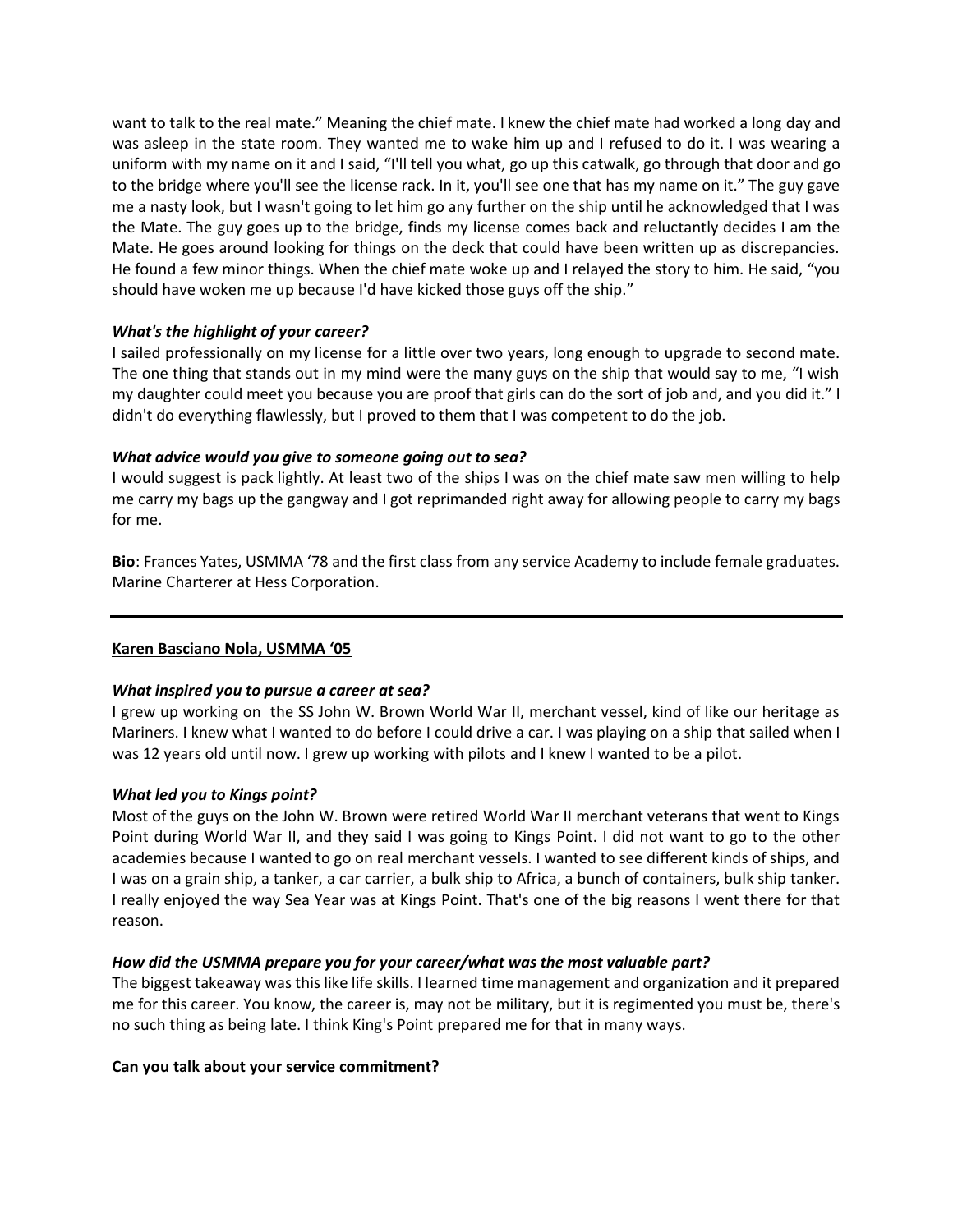Most of my reserve duties were on merchant vessels, MSC ships, ready reserve. One was a refueling underway ship. That was a merchant ship, but it was very military regimented. That was a very good learning experience. I was on different types of ships as a cadet and once I graduated. Our reserve duties were mostly on merchant vessels ready reserve or not. I know people who did more Navy related reserve duties, but I was only on other merchant vessels during my reserve duty.

### *What advice would you give to someone going out to sea?*

I would say to people, you have to want to do it for what it is and not for any other reason for a woman, I would say, if you want to do it, um, that's great. It takes a certain type of person to work in this industry, especially at sea or on tugboats or even a pilot. The hours are long, and you are gone a lot. I would say you have to want to do it, specifically for the job. I, I love it. It's a great thing. I get to play with big ships every day, different ones, but that's what I wanted to do.

## *What do you do specifically as a harbor pilot?*

I guide the ships in and out of New York and New Jersey Harbor. The ship pulls up and the captain's from wherever he's from and he doesn't know the area, but we do. We are experts in the area, and we know what's safe. We even know when we can exit the channel if we need to. Each job's anywhere from three to six hours long and we guide them in and dock them. Then when it's time for them to leave, we take them out. Then we get off on a moving boat and wait for the next job. I work four weeks on, two weeks off schedule. And I think the longest I'm gone, depending on what I need to do is probably about 24 hours, maybe a little longer. That's a bit more family friendly than, you know, absolute ocean voyages. I would say the hardest part is not knowing when you're going to work.

# *What do you hope to see in 20 years for women in the maritime industry?*

I will say as a woman who has gone through this, and other women I've spoken to, I would say maybe a little more help with the childcare.

## *What was the coolest moment in your career?*

I grew up on the John Brown and she's mostly in Baltimore in Chesapeake Bay. Well, whenever a pilot got on, they got a red John Brown hat that said pilot. When I was really young, before I drove a car, I said, "I'm going to get one of those, but I'm not a Chesapeake Bay pilot. In the fall of 2016, I got the John Brown to come to New York. They spent the week in New York, and I got to pilot her in, and I got my red hat. It was a really big deal. And my sister was the chief mate at the time and my whole family got to come on board. That was the pinnacle of my career, being a pilot and piloting the John Brown.

# *What's my core piece of advice would you give to someone going out to sea?*

Email me. I have a lot to say

**Bio**: Karen is a 2005 graduate of USMMA and a Sandy Hook Pilot. Karen has worked on the water for over twenty years and is an accomplished maritime pilot in New York and New Jersey waters. As a maritime pilot, Captain Nola is a navigational expert for a port of call. She is a highly skilled sailor, who trained for years to maneuver ships through dangerous and congested waters. At any time of day, Captain Nola possesses detailed knowledge of a particular waterway, including the direction and strength of the wind, current and tide.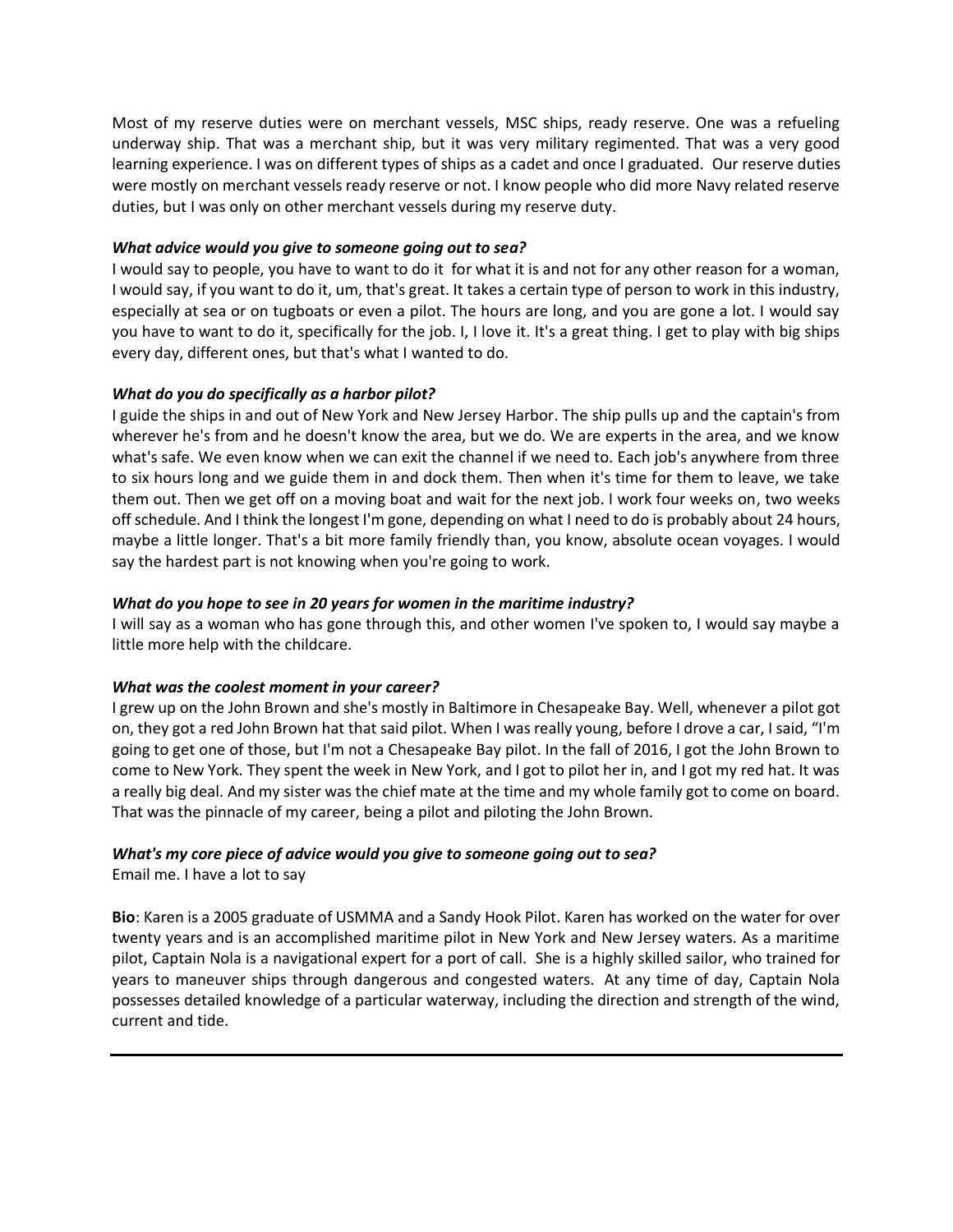### **Kelsey Ramirez USMMA '19**

### *What inspired you to pursue a career at Sea?*

I was recruited for track and field by the Merchant Marine Academy. That's when I started to do my research on Merchant Mariners. When I got to Kings Point, I heard stories from midshipmen who had already gone out to sea, and professors who were former Master Mariners; their hands on experience made me think, "I can't wait to go do my cadet sailing." My sophomore year was the first time I went on a ship as a Navy ship that was stationed in Gaeta, Italy. Immediately when I started as a cadet, I knew this was what I wanted to do.

### *Tell us about your schoolwork while out at sea during sea year?*

An average day at sea depends on your ship. If you're working an 8-5 day, that consists of rounds, maintenance, shadowing the other engineers and seeing what they're doing. After, you work on your Sea Projects. Sea projects for an engineer consist of walking through all the different engineering systems and typing out a report. Like an independent study that you work on while you're on the ship. They're a valuable tool. Kings Point teaches you how to balance your workload. I feel that I'm a much better engineer for going out to sea and working with equipment rather than just studying engineering equations in school. I really like that aspect.

## *Are you in the Strategic Sealift?*

As a Merchant Marine, you have a five-year obligation to the Maritime Administration and then you have an eight-year obligation to the Navy reserve. I am a Strategic Sealift Officer (SSO). What that means is that I would support the strategic sea lift fleet if we were to be activated. We would man those ships and help get personnel and artillery overseas. As far as our reserve duties are concerned, there are several optionswork on the reserve ships, work on the training ship at Kings Point or any of the maritime training ships. It's a great program and it keeps you engaged with the military.

# *Can you talk just a, just briefly about that for why it's important to be able to have the training that lets you sail on, able to work on a variety of ships.*

Being a Strategic Sealift Officer, you must have a certain skill set. We are very valuable to the military because they don't have enough personnel that would be able to navigate and run ships. As a Merchant Mariner, and a Kings Point graduate, we all graduate with either unlimited, third engineer license or third mate licenses. Unlimited means on any ship of any size or any form of propulsion. We are trained to basically sail on any vessel. That's very important to the Navy because they need us if we were to go to war and need to man those ships.

## *Tell us about your career after graduation?*

After graduating as a merchant mariner engineer, we can sail on diesel, steam, gas turbine ships. I have been on both steam and diesel. When I first started on my first ship as a third engineer, I realized that we had to be the Jack of all trades. If our air conditioning went out, we had to fix that. We didn't call an HVAC man to come on the ship. We had to know that information. That's also what we study. We're in charge of everything. Even house like repairs; I fixed a lot of shower heads and sinks that were broken, and installed ovens.

## *What advice would you give to a young woman who's wondering whether or not she belongs at sea?*

I would say that you already do have a place at sea. If you want to go out there, you belong there. The hard part is other people might not already think that. You have to be resilient and persistent and just work really hard. You might have to prove yourself. Just continue to try and push through and try to find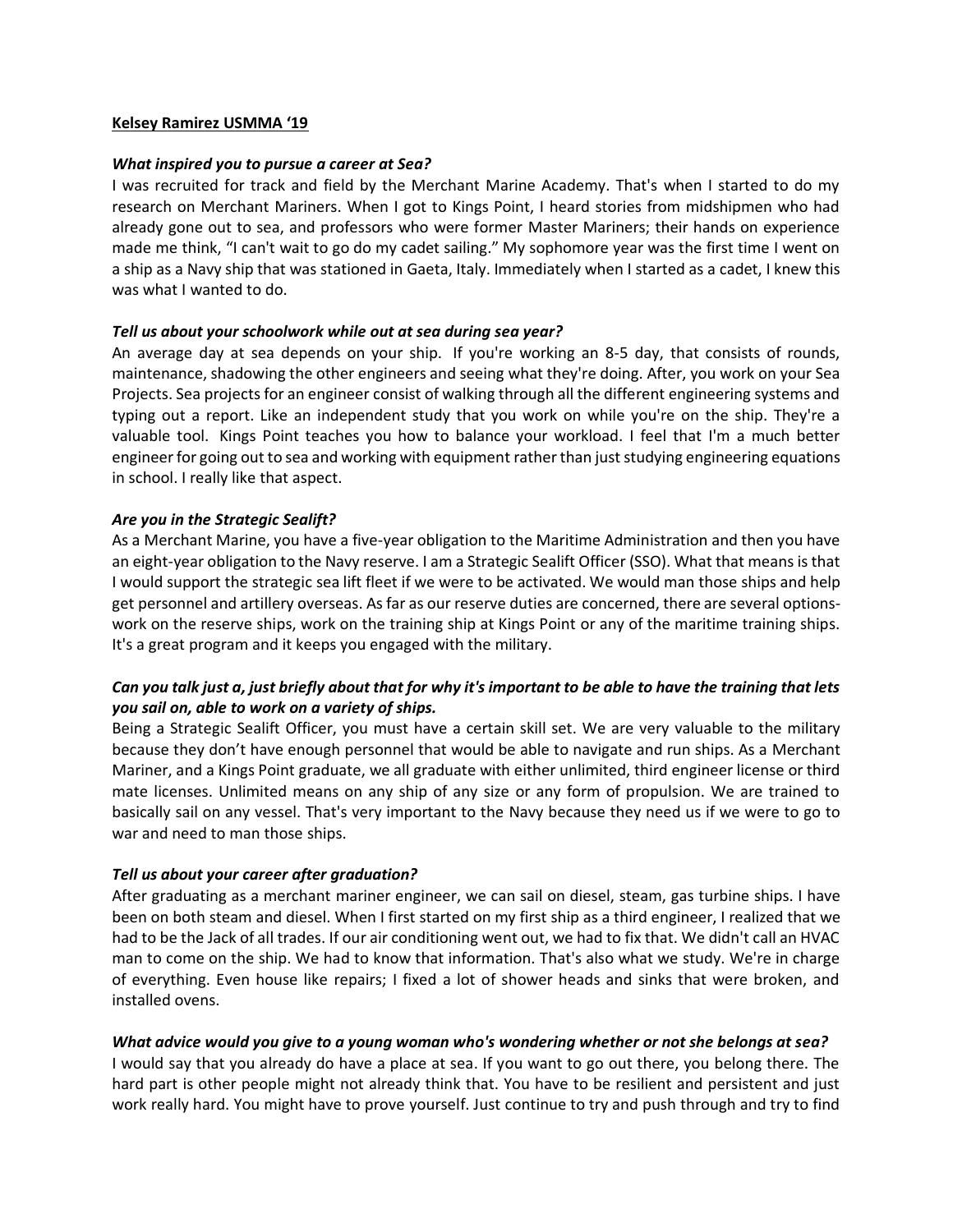advocates that will help you and that you can lean on if you need any support; mainly just to talk to. There's a plethora of support that you can lean on if you do have any troubles, but from firsthand experience, there are going to be people who doubt you. Sometimes you do have to just continue to work hard, persist and show them that you want to be out there and that you deserve to be out there.

# *If you had a crystal ball and you just got to look down in it and see 20 years from now, what would you see for female Mariners?*

I see women in every sector of the maritime industry. Starting out with just the maritime academies, that's where female Mariners typically start off. Getting more women to apply and show them the career options. Also, that companies advocate for women at sea. That they create a space where women feel comfortable going to sea and that women want to pursue that career. I also want to see women continuing a career further than their twenties and thirties. Maybe there can be companies who work with women and maybe they extend their maternity leave so they can breastfeed their children for longer and keep their job and still be able to go out to sea. I see companies going out of their way to make it possible for women to continue to go out to sea. I think that is happening. I'm enjoying seeing women being resilient enough to continue to do that.

### *What is the coolest thing you've gotten to do so far in your career?*

I got to be a part of a piston pull. We got to take the piston out and do some maintenance on that and to see just this vast machinery come out of this engine and we're a group of four or five people conducting this big operation was awesome.

### *Advice for a woman about to go out to sea?*

Be open-minded. Absorb as much information as you can and ask questions. There's going to be more for you to learn than you can probably handle, but just try to soak it all in because it's all really cool. Try to learn from every department, whether you're an engineer or a deck, make sure to go around the whole ship and just ask questions.

**Bio**: Kelsey Ramirez USMMA '19 is a 3rd engineer. Ballast Control Operator and Strategic Sealift Officer.

#### **Alaina Basciano, USMMA '09,**

## *What inspired you to pursue a career at sea/why Kings Point?*

I have a unique and neat story. My grandfather was a Merchant Mariner in World War II, and he and my grandmother volunteered on the SS John W. Brown, one of the last of the two operating Liberty ships left in the United States. When I was a very young child, I would get to go on this big grey ship and run around all day. When I was 10 years old, my grandmother decided that I was old enough to become a volunteer, so I grew up around hundreds of Merchant Mariners from WWII. I remember one whose convoy was torpedoed; he was a prisoner of war twice and lived in a life raft for two weeks. I grew up in this atmosphere, and I loved it. When I was 13 years old, I decided I wanted to be a captain one day. We had a bunch of Kings Point alumni as volunteers, some from the beginning of USMMA… they influenced both my sister and me. Given that, there wasn't any choice other than Kings Point when we applied to college. Today, my sister is also a mariner, a Sandy Hook Harbor pilot.

## *How did the USMMA prepare you for your career/what was the most valuable part?*

The structure of day-to-day was very helpful preparation. There is still a sort of military structure aboard merchant vessels, when it comes to rank and chain of command, so that was helpful. Something that they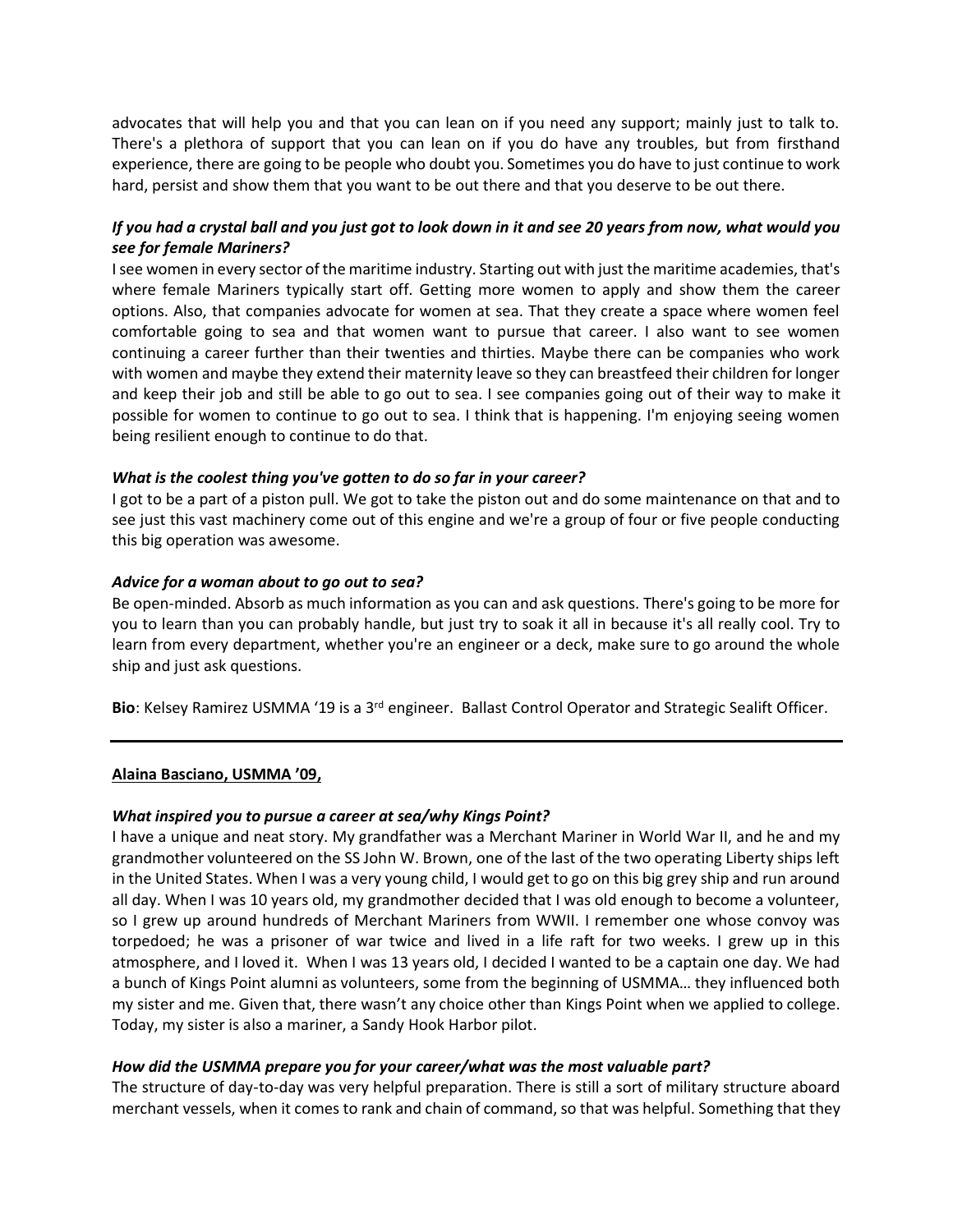drilled into our heads was "adapt and overcome". Even at school you're met with certain challenges, and you have to figure out a way to get through them and to solve the issues to end up on the other side. That gave me the ability to work under pressure, to multitask and be able to function with lack of sleep. I would say the most beneficial part of attending Kings Point was sea year and being able to go out on commercial vessels prior to getting a job on a commercial vessel was invaluable. There's a maximum of two to four cadets on board, so you're immersed, and you just can't get that experience unless you're doing it.

# *As at its sister federal service academies, every USMMA graduate incurs a service obligation. Can you talk about your service commitment?*

Yes, absolutely, being in the Strategic Sea lift Officer Force, the Merchant Marine Navy reserve, as it used to be called, is very important to me having the background that I did on the John W. Brown. I feel like in a way I am paying those men back, who, who came before me in the industry. In wartime, I would absolutely answer the call and "deliver the goods" as they say. I'm [about to go out on my reserve duty], supporting the Cape D class vessels in Charleston, South Carolina. And it's all about preserving and maintaining the ready reserve fleet for a time of conflict.

# *We've been seeing a lot of the hashtag #womenbelongatsea this year. What would you say to young woman who thinks she belongs at sea? What are the challenges that women mariners face?*

My biggest piece of advice is you have to want to be there and that goes for anybody at sea. You have to want to be there because it is not for everyone. It's a completely different atmosphere than a land based job; you really can't compare it to anything else. And second, it's all about your attitude: come on board and establish "I'm here to work, I'm going to work hard and I'm going to do what it takes to get the job done". Set boundaries from the beginning, whether that's work boundaries or social boundaries. That's my biggest advice: you've got to want to be there and you have to have that attitude. You know, it is a little bit more difficult being a woman, full disclosure. But I found it to be very successful in fostering more cohesive work environment by proving that I wanted to be there and that I was able to do the job.

## *What has been the highlight of your career?*

Hands down without a doubt sailing as captain was the highlight of my career. I still sit in that chair and, and I can't believe it. It's surreal to me that I did it. I set a goal when I was 13 years old that I was going to sail captain, and I did it and it it's unbelievable. And, you know, I sit there often and say, I cannot believe I am in charge of this ship right now. It really is surreal, but I did it and, and I did a pretty good job and had a decent reputation throughout my career. The 70th anniversary of the launching of the John W. Brown was September 7th, 2019, and I was the first female captain on board. It was kind of a full circle moment where my childhood came around. [they were so supportive and, and very proud that day as well.

# *On a more practical note, what advice would you give a female mariner about to go out to sea for the first time?*

Whew, that's a tough one. I would say my biggest, my biggest piece of advice is mirrored in what I said before. Definitely come with a good attitude and work ethic, you know, prove that you want to be there. I'd also let her know that it's unfortunate, but she may have to work a little bit harder to prove herself. It's so worth it, though, because you busted your butt and when you succeed, nobody can take that away from you. You worked hard and so what if you have to work a little bit harder than your male peers? So what? You know women can do it, and you can do it, and you will do it. The fact of the matter is it's a different world out there. It gets hard…you're stuck with the same people for long periods of time where you, you cannot leave because you're quite literally in the middle of the ocean, sometimes out for 30+ days without seeing land. Find easy, traveling hobbies that you can do on your off time to keep you sane.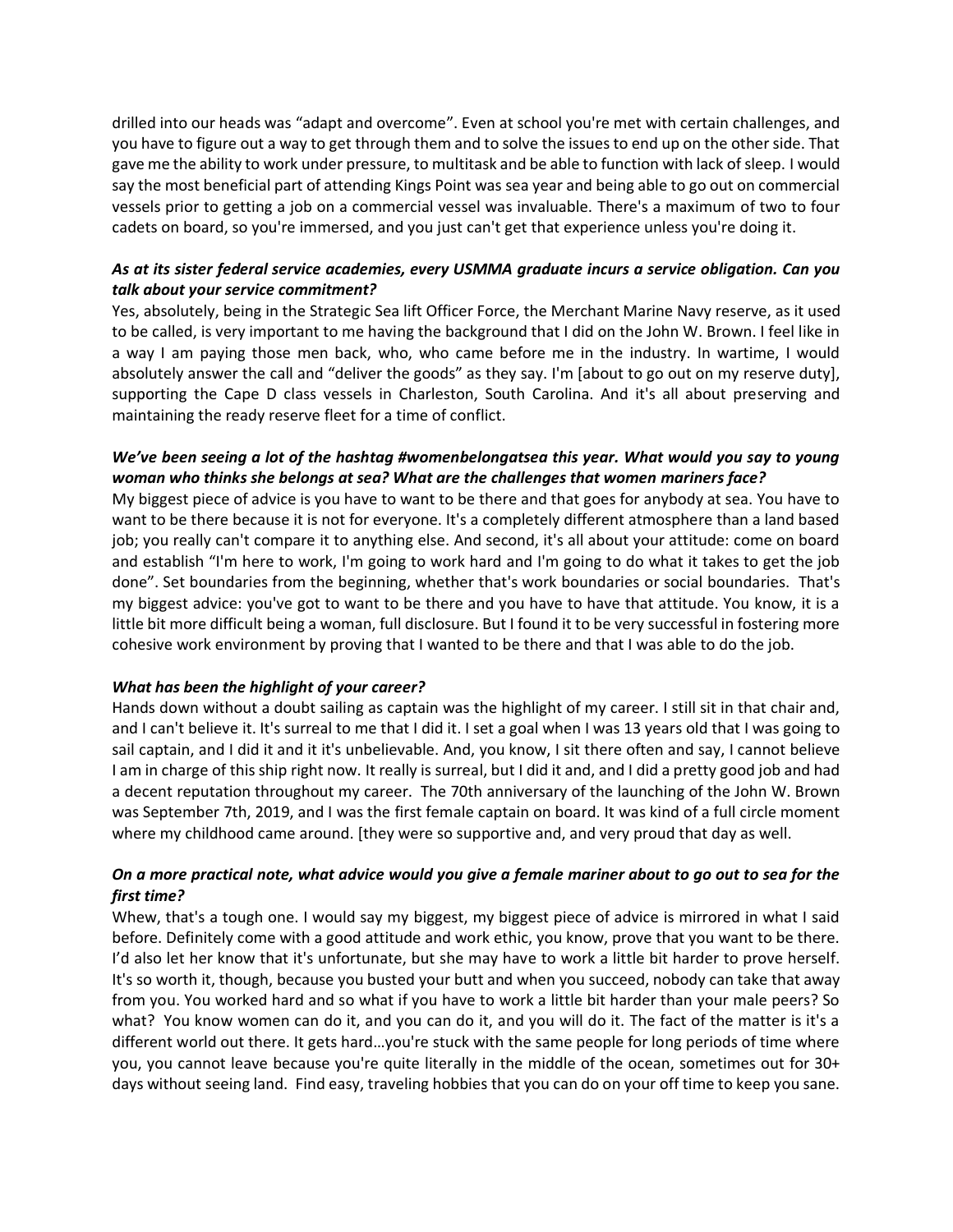I've read more books than I ever thought I ever would, being out at sea. That was my release. Just lose yourself in a book.

# *If you had a crystal ball you could look into, what would you see for female mariners XX years in the future]?*

That's hard. I believe I'd see the industry continuing to move in a positive direction as far as accepting female Mariners. I know right now that may be a, a tough thing to admit, but if you look back when women first started at sea, it was much different in, in a negative way. And we have progressed in a positive direction albeit with, with some bumps in the road, some pretty big bumps. And, you know, as of recently, there have been some issues. Unfortunately, I don't think the issues will completely go away, but I think they'll get better. Most companies out there have robust policies already to prevent these issues from taking place or how to deal with them. But the unfortunate part is they're not being enforced. They're already there. They're not being enforced. So, what I see in the future is that the enforcement starts and that starts on the ships with the ship's leadership and with the crews. That's where that starts. Like I said, these things are already in place. They just need to be enforced.

**Bio**: Alaina Basciano, USMMA '09, Captain. Member of the American Maritime Officers. She began her union career on articulated tug barges, tankers, carrying petroleum and chemical products. Then discovered oceanographic survey vessels, government contract vessel . As a third mate she joined the USNS Henson in 2011 and progressed all the way up to captain; she has been sailing captain since December of 2019.

#### **Mary Culnane, USMMA '80**

## *What inspired you to pursue a career at sea?*

What inspired me to pursue a career at sea was my experiences during the sea year as an engine cadet at the United States Merchant Marine academy.

## *What got you to the USMMA in the first place?*

When I graduated from high school, all the federal academies opened to women and unbeknownst to me, Kings Point had opened to women two years prior. I applied to the Naval Academy, however, the slots were taken and my congressman felt I wanted something to do with water. My congressman nominated me to the Merchant Marine Academy and the rest was history. It was a perfect ending to the process. The Merchant Marine Academy happened to be one of the best kept secrets in the United States.

## *How did it prepare you for your career and what was the most valuable part of your education at Kings point?*

The Kings Point education prepared me for a career at sea, not only through the academic process, which was basically four years, uh, compacted into three to allow an entire year at sea called Sea Year, to experience the actual seagoing life. The Kings Point education taught us time management, working under heavy pressures, stress, and the sea year experience was extraordinary. It's the most innovative educational tool ever created, for maritime it is the place. Sea year is a total immersion. It's a realistic approach to understanding the profession.

## *Tell us a little bit about what a day at sea would be during sea year?*

A typical day as an engine cadet during sea year depended on how the engineers, the chief engineer